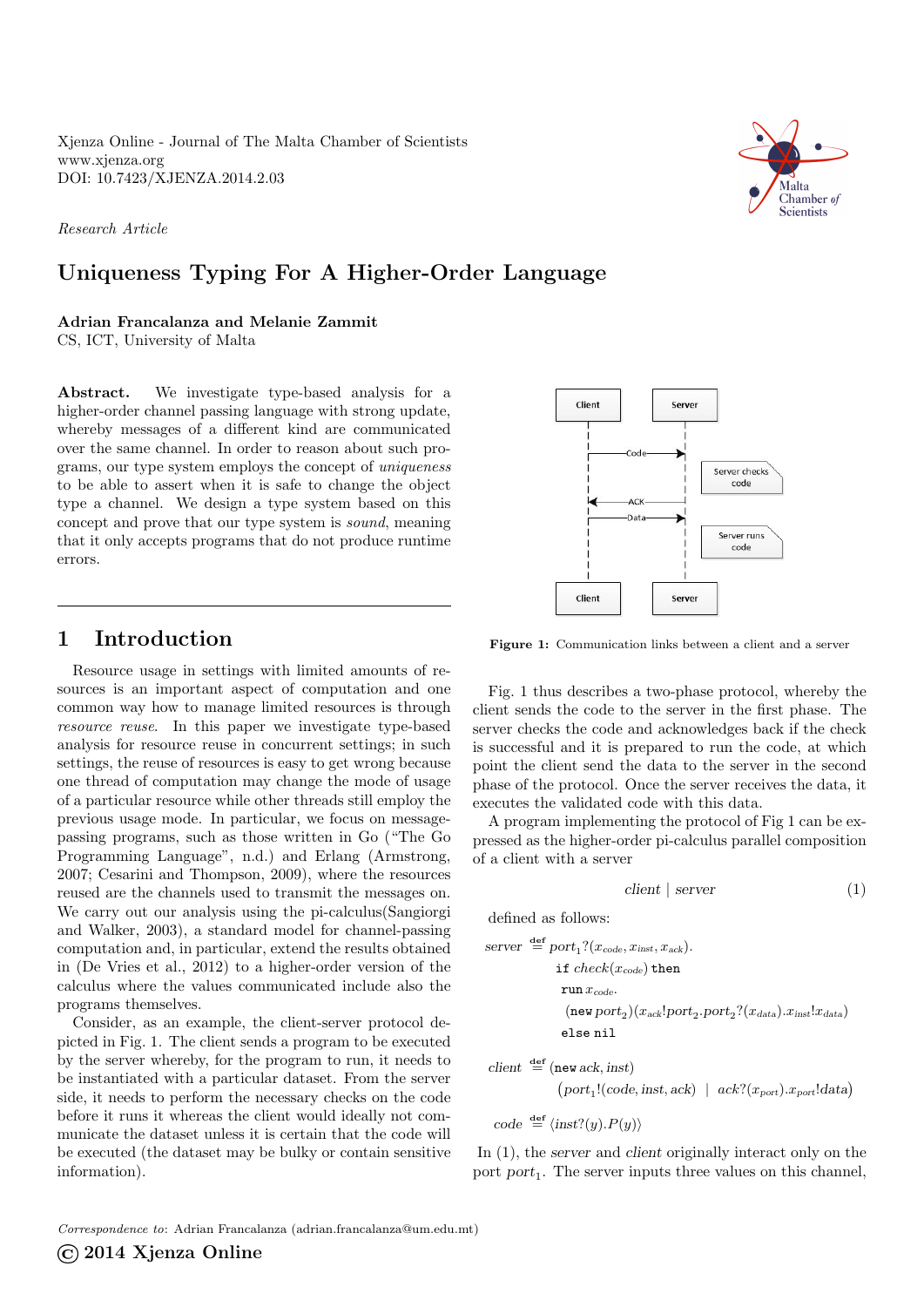namely the code to check and run,  $x_{code}$ , an acknowledgment channel,  $x_{inst}$ , and a channel on which to instantiate the code with,  $x_{inst}$ . If the check succeeds, it runs the code and acknowledges back to the client, sending it a new channel,  $port_2$ , on which to initiate the second phase of the protocol. Once it receives the data on  $port_2$ , it forwards it to the executing code through channel  $x_{inst}$ . Dually, the client first sends the code along with two new channels, ack and inst, on  $port_1$  and as soon as it receives an acknowledgment with the channel for the second phase of the protocol, it sends the data on this channel. The code consists of a thunked process,  $\langle - \rangle$ , that inputs its data on channel inst once it is executed, and then continues as  $P$  with the data inputted, y.

An alternative server that economises on channels is the one defined below, whereby it *reuses* channel  $port_1$  for the second phase of the protocol instead of creating a new channel port<sub>2</sub>. Note that when port<sub>1</sub> is reused, *different* forms of values are communicated on it, namely data as opposed to (code, inst, ack). In the literature, this is often referred to as strong update(Ahmed et al., [2005\)](#page-5-4).

$$
srvOpt \stackrel{\text{def}}{=} port_1?(x_{code}, x_{\text{inst}}, x_{\text{ack}}).
$$
  
\nif  $check(x_{code})$  then  
\n
$$
run x_{code}.x_{ack}!port_1.port_1?(x_{data}).x_{\text{inst}}!x_{data}
$$
  
\nelse nil

When we execute

<span id="page-1-0"></span>
$$
client \mid srvOpt \tag{2}
$$

it turns out that we obtain the same behaviour as that of [\(1\)](#page-0-1). However channel reuse is not always safe and can lead to erroneous executions. For instance, executing

$$
client \mid srvOpt \mid client
$$

does not have the same behaviour as that of its original counterpart client  $\vert$  server  $\vert$  client; in fact, the former results in a runtime error whereby the second phase of the protocol between one client and srvOpt is interfered with by a message on  $port_1$  from the other *client* with  $mismatch$ ing communicated values (this is a direct consequence of the strong update on  $port_1$ ). Alternatively, in the thunked process in code is instantiated through  $port_1$ 

$$
codeErr \stackrel{\text{def}}{=} \langle port_1 ?(y).P(y) \rangle
$$

the channel reuse in srvOpt would also be unsafe and generate a runtime error.

In this paper we develop a type system that statically analyses programs and guarantees that type-checked programs do not generate runtime errors. Our type system accepts correct higher-order programs such as [\(1\)](#page-0-1), but also programs with safe strong updates such as [\(2\)](#page-1-0), while rejecting all unsafe programs. § [2](#page-1-1) describes our language whereas § [3](#page-1-2) presents the uniqueness type system. § [4](#page-4-0) presents the main soundness results and § [5](#page-5-5) concludes.

#### <span id="page-1-1"></span><10.7423/XJENZA.2014.2.03> <www.xjenza.org>

## 2 The Language

Fig. [2](#page-2-0) presents the higher-order pi-calculus that will be used. The syntax assumes separate denumerable sets for channel names,  $c, d \in$  CHAN, and variables,  $x, y \in$  VAR; identifiers  $i, j \in$  ID = CHAN∪VAR range over both channels and variables. The main syntactic class is that of processes  $P, Q, R \in \text{Proc using values}, u, v \in \text{VAL}, \text{ consisting of}$ identifiers and thunked processes,  $\langle P \rangle$ . We sometimes use the shorthand notation  $c!v$  to denote  $c!v$ .nil.

The reduction relation  $(\longrightarrow)$  is defined as the least relation over closed processes satisfying the rules in Figure [2;](#page-2-0) it assumes a standard structural equivalence relation (Hen-nessy, [2007\)](#page-5-6) over processes,  $\equiv$ , that allows us to abstract over aspects such as the commutativity of parallel composition,  $P | Q \equiv Q | P$  (amongst others). The main rules are rCom, describing communication amongst processes, and rRun, describing the spawning of thunked processes using the command run. The remaining rules are standard. In what follows, we use  $P \longrightarrow^* Q$  to denote the transitive closure of our reduction relation.

The reduction relation allows us to deduce that

$$
client \mid server \longrightarrow^* P(data)
$$

and also that

$$
client \mid srvOpt \longrightarrow^* P(data)
$$

It also allows us to show that, whereas

client  $\vert$  server  $\vert$  client  $\longrightarrow^* P(data) \vert$  client

is the only possible evaluation, we have the following sequence of reductions for the analogous system that uses the alternative srvOpt instead.

$$
\begin{array}{l} \text{client} \mid \text{srvOpt} \mid \text{client} \longrightarrow^* \\ \begin{cases} \text{port}_1! \text{data} \mid \\ (\text{new inst}) (\text{inst?}(y).P(y) \mid \text{port}_1? (x_{\text{data}}). \text{inst!} x_{\text{data}}) \\ \mid \text{client} \end{cases} \end{array}
$$

At this point, the input on channel  $port_1$  can react with either the output  $port_1!data$  (carrying the right format of values) or with the output  $port_1!(code,inst,ack)$  from the second client, which carries values of a different (erroneous) format.

We define a predicate on processes to describe the runtime errors we want to rule out; the rules defining this predicate  $P \rightarrow_{\text{ERR}}$  are given in Fig. [2.](#page-2-0) For example, EOUT and EIN state that thunked process values  $\langle P \rangle$  cannot be used instead of channels to communicate on, whereas eRun states that we cannot use channel values instead of thunked process values when spawning new executions. eIf1 and eIf2 state that comparisons are only allowed on channel values. The remaining rules are the usual contextual rules.

# <span id="page-1-2"></span>3 Type System

Although there exist numerous type systems for the various variants pi-calculus, they tend to rule out well-behaved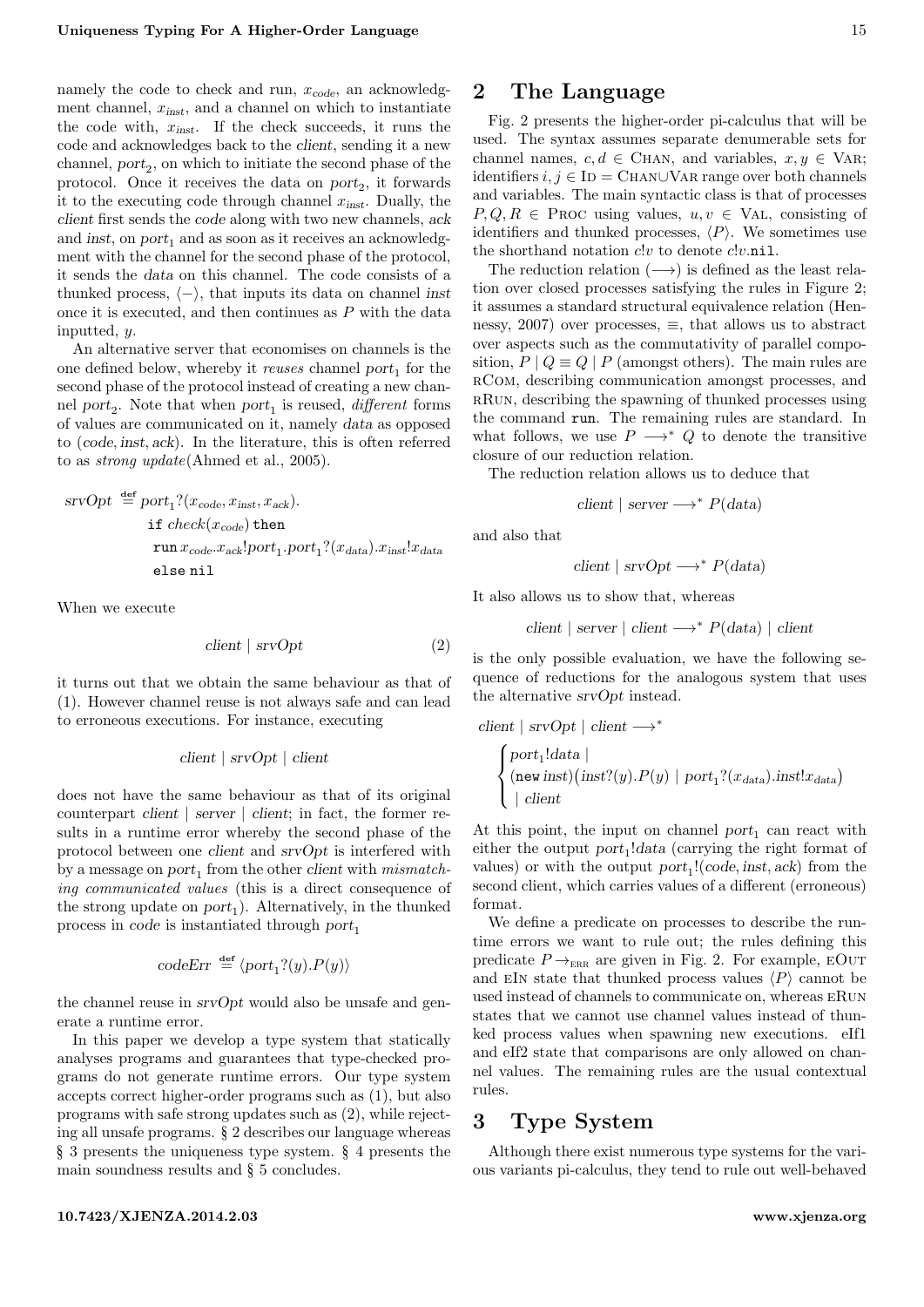<span id="page-2-0"></span>Syntax:

$$
u, v \in \text{VAL} \quad ::= \quad i \mid \langle P \rangle
$$
\n
$$
P, Q, R \in \text{PROC} \quad ::= \quad \text{nil} \mid P \mid Q \mid v!u.P \mid v?x.P \mid \text{if} (v=u) \text{ then } P \text{ else } Q \mid \text{run } v.P \mid (\text{new } c) P \mid \text{rec } x.P \mid x
$$

Semantics:

$$
\frac{1}{c!v.P \mid c?x.Q \to P \mid (Q[v/x])} \text{RCOM} \quad \frac{}{\text{run } \langle P \rangle .Q \to P \mid Q} \text{RRW} \quad \frac{}{\text{rec } x.P \to P \{\text{rec } x.P/x\}} \text{RRec}
$$
\n
$$
\frac{}{\text{if } (c=c) \text{ then } P \text{ else } Q \to P} \text{RTHEN} \quad \frac{}{\text{if } (c=b) \text{ then } P \text{ else } Q \to Q} \text{RELSE}
$$
\n
$$
\frac{P \equiv P' \quad P' \to Q' \quad Q' \equiv Q}{P \to Q} \text{RSTR} \quad \frac{P \to P'}{P \mid Q \to P' \mid Q} \text{RPAR} \quad \frac{P \to P'}{(\text{new } c)P \to (\text{new } c)P} \text{RRES}
$$
\n
$$
\frac{}{\text{Errors:}}
$$
\n
$$
\frac{}{\text{if } (\langle Q \rangle = v) \text{ then } P_1 \text{ else } P_2 \to_{\text{ERR}} \text{EIF1}} \quad \frac{}{\langle P \rangle !v.Q \to_{\text{ERR}} \text{EOVT}} \quad \frac{}{\text{EIV}} \quad \frac{P \to_{\text{ERR}}}{\text{run } c.P \to_{\text{ERR}}} \text{ERN} \quad \frac{P \to_{\text{ERR}}}{(\text{new } c)P \to_{\text{ERR}}} \text{ERES}
$$
\n
$$
\frac{}{\text{if } (v = \langle Q \rangle) \text{ then } P_1 \text{ else } P_2 \to_{\text{ERR}} \text{EIF2}} \quad \frac{}{\langle P \rangle ?x.Q \to_{\text{RR}} \text{EIN}} \quad \frac{P \to_{\text{ERR}}}{P \mid Q \to_{\text{ERR}}} \text{EPAR} \quad \frac{P \equiv Q \quad Q \to_{\text{ERR}} \text{ESTR}}{P \to_{\text{PR}} \text{ESTR}} \text{ESTR}
$$



processes, such as the client-server example with strong updates of [\(2\)](#page-1-0). Substructural type systems have been proven useful when reasoning about resource management (Pierce, [2004\)](#page-6-1). In particular, De Vries et al. [\(2012\)](#page-5-3) have defined a sound substructural type system that can reason about channel reuse for the basic pi-calculus, whereby code cannot be communicated at values. In this work we extend this type system so as to be able to handle resource reuse in higher-order pi-calculus programs.

### 3.1 Types and Type Environments

Uniqueness is a concept of exclusive access (De Vries et al., [2012\)](#page-5-3), meaning that if a channel has a unique type, then it is guaranteed that only the process typed with that channel type has access to use that channel. Thus, strong update is safe for unique channels. However, even though a channel may not be unique at this instant, it may become unique after  $n$  computations. We describe these channels by the channel type attribute, unique-after-i. Uniqueness can also be represented as type annotations and reasoned about statically. More precisely, following (De Vries et al., [2012\)](#page-5-3), a channel type has the syntactic form  $|C|^a$  and describes two things: C is the object type and denotes the values that are allowed to be communicated over the channel; a denotes a type attribute (defined in Fig. [3\)](#page-3-0). Thus, we say that

- An *Affine* channel  $([C]^{1})$  is a channel with an *access* restriction that limits the channel to only one use at most.
- A Unique-after-n channel  $([C]^{(\bullet,n)})$  is a channel with

an access guarantee that the channel will become unique after it is used for  $n$  times.

• An Unrestricted channel  $([C]^{\omega})$  is a channel with no usage restrictions or guarantees.

We note that unique channel types (De Vries et al., [2012\)](#page-5-3) are in a sense, dual to affine channels (Kobayashi et al., [1999\)](#page-6-2): whereas one yield a guarantee, the other imposes a restriction on usage. However, in order for the guarantees to be sound, we shall need to impose global restrictions on our type analysis (c.f. Def. [1\)](#page-4-1) As an example of this, consider two parallel processes, A and B, that are using a channel  $c$  exclusively (*i.e.*, channel  $c$  is *unique* for process  $A | B$ :

- $\bullet$  We would typically type-check one process, say A, with respect to a number, say  $m$ , of affine channel types for channel  $c$ . This restricts  $A$  to use  $c$  m times at most.
- $\bullet$  Dually we would type-check the other process,  $B$ , with respect to a unique-after-n channel type for  $c$ . At each use, the count is reduced by 1, because this would mean that A used up one of its restrictions. Once 0 is reached, this would mean that A has used up all of its usage permissions, and since access was restricted to the process  $A \mid B$ , this would mean that B has exclusive access.
- Crucially, however, for the uniqueness guarantee to be sound, we need to require that  $m \leq n$ ; otherwise we would reach 0 while A would still have further usage permissions.

Equipped with this analogy, we present the full type structure and operations for environment manipulation in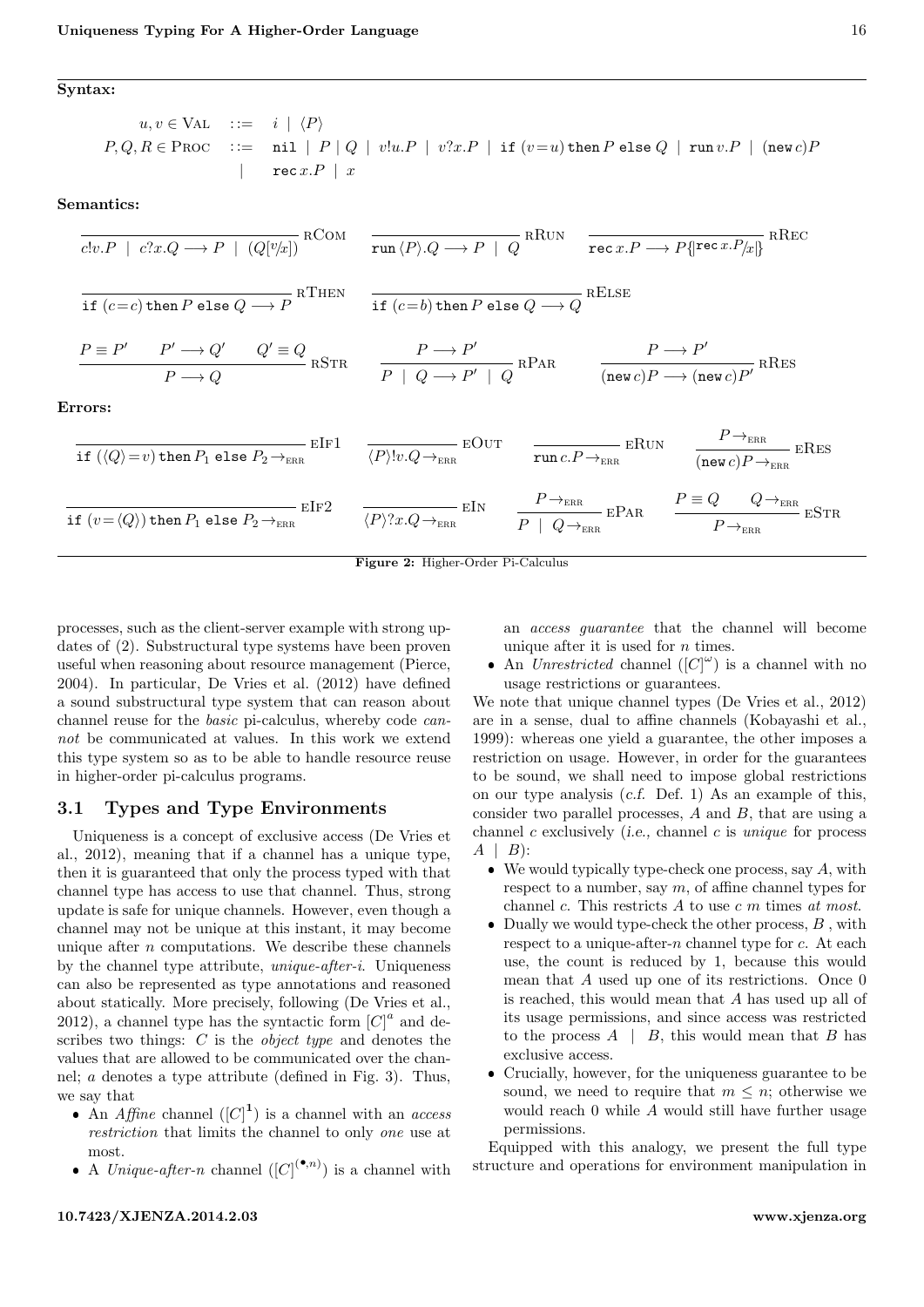<span id="page-3-0"></span>Type Structure:

$$
a \quad ::= \quad \mathbf{1} \mid \omega \mid (\bullet, n)
$$
\n
$$
A, B \in \text{BType} \quad ::= \quad \text{int} \mid \text{bool}
$$
\n
$$
C, D \in \text{CType} \quad ::= \quad B \mid [C]^a \mid \langle L \rangle
$$
\n
$$
L, K \in \text{PTYP} \quad ::= \quad \epsilon \mid i = C, L
$$
\n
$$
S, T \in \text{Type} \quad ::= \quad C \mid \{L\}
$$

Type Splitting:

$$
\overline{B = B \circ B}^{\text{PBase}} \quad \overline{[C]^{\omega} = [C]^{\omega} \circ [C]^{\omega}}^{\text{PUNR}} \quad \overline{[C]^{\bullet, n} = [C]^{\bullet} \circ [C]^{\bullet, n+1}}^{\text{PUNQ}}
$$

Subtyping:

$$
\overline{(\bullet, n) < : (\bullet, n+1)} \text{SINDX} \quad \overline{(\bullet, i) < : \omega} \text{SUNQ} \quad \overline{\omega < : \mathbf{1}} \text{SAFF} \quad \frac{a_1 < : a_2}{[C]^{a_1} < :[C]^{a_2}} \text{SType}
$$

Structural Manipulations for Environments:

$$
\frac{T_1 \ltimes: T_2}{\Gamma, v: T \to \Gamma} \text{TWEAK} \quad \frac{T_1 \ltimes: T_2}{\Gamma, v: T_1 \to \Gamma, v: T_2} \text{TSUB} \quad \frac{}{\Gamma, c: [C_1]^{\bullet} \to \Gamma, c: [C_2]^{\bullet}} \text{TRUEV}
$$
\n
$$
\frac{T = T_1 \circ T_2}{\Gamma, v: T \to \Gamma, v: T_1, v: T_2} \text{TCON} \quad \frac{T = T_1 \circ T_2}{\Gamma, v: T_1, v: T_2 \to \Gamma, v: T} \text{TJON}
$$

Figure 3: Type Structure and Operations

our type system, given in Fig[.3.](#page-3-0) We have three classes of types:

- The base types  $(A, B \in B$ TYP) can either be integers (int) or boolean values (bool).
- The *communicative* types  $(C, D \in CTYP)$  represent those types that can be sent over a channel, namely base types, channel types and process abstraction types,  $\langle L \rangle$  (representing thunked processes).
- The general types  $(S, T \in type)$ , made of communicative type and active process types  $\{L\}$ .

Our type system is substructural(Pierce, [2004\)](#page-6-1), whereby type assumptions, mapping identifiers to types, are used in a controlled manner. We therefore represent our type environments,  $\Gamma$ , as *lists* of type assumptions whereby in particular, we can have duplicate multiple types assigned to an identifier. Type environments are manipulated using the environment structural relation  $\Gamma_1 \prec \Gamma_2$  (Fig. [3\)](#page-3-0) which rely on the type splitting  $T_1 \circ T_2$  and the subtyping relations  $T_1 < T_2$ .

Typing assumptions can be split and re-joined under certain conditions. Active processes, process abstractions and affine channels cannot be split. This way, they can only be used once. However, basic types and unrestricted assumptions can be duplicated, (PBASE and PUNR), while  $(\bullet, i)$ assumptions can be split into an affine assumption and a  $(\bullet, i+1)$  assumption (PUNQ), manifesting the duality discussed earlier. Joining is the dual of splitting.

To enhance the expressivity of our type system, we use also a notion of subtyping. When we define a type S of being a subtype of type  $T$  ( $S \leq T$ ), we mean that we can at any time use the value of type S instead of a value of type T (Pierce, [2002\)](#page-6-3). The rules in Fig. [3](#page-3-0) allow us to deduce the following subtyping chain:

$$
{[C]}^\bullet\ <: {[C]}^{(\bullet,1)}\ <: {[C]}^{(\bullet,2)}\ <: ... \ <: {[C]}^\omega\ <: {[C]}^1
$$

We can there allow an unrestricted channel to be used in place of an affine one (but not vice-versa, as this would break it restriction constraints). As a result of subtyping combined with splitting, we can use a unique-after- $n$ assumption as an unrestricted assumption, and then split it into 2 unrestricted assumptions  $(([C]^{(\bullet,n)} \leq : [C]^{\omega})$  $[C]^{\omega} \circ [C]^{\omega}$ ). We also can split a unique-after-n assumption into and affine assumption and a unique-after- $n+1$  assumption, and use the latter instead of an affine assumption  $([C]^{(\bullet,n)} = [C]^{\mathbf{1}} \circ ([C]^{(\bullet,n+1)} < :[C]^{\mathbf{1}})).$ 

The structural relation for environments  $(\prec)$  is the least reflexive transitive relation satisfying the rules in Fig. [3.](#page-3-0) The most obvious rule is weakening (TWEAK), which allows extra fresh identifiers to be mapped in the environment and still type-check the process. Splitting  $(TCON)$ , joining (TJOIN) and subtyping (TSUB) are other ways of modifying the environment in a safe way. The most important is the rule that allows revision or strong update (TREV). Since a channel is unique, it means that only one process has access to it and therefore, we can change the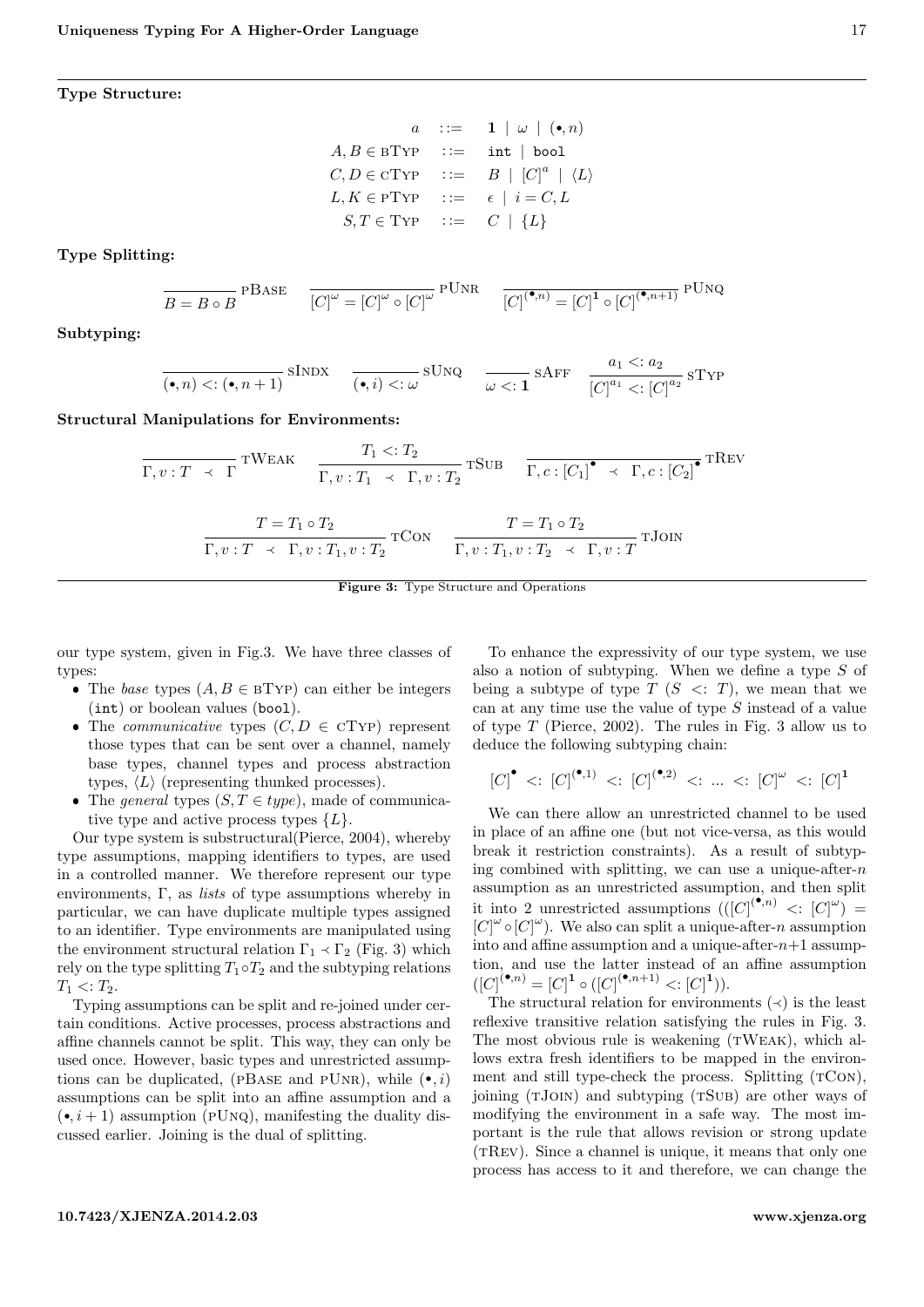type of that channel to allow different types to be communicated over it.

When there is only one type assumption for each identifier in a type environment, we say that the type environment denotes a partial function (from identifiers to types). We define a condition on type environments, consistency, that ensures that multiple type assumptions are not in conflict (this ensures that the guarantees given by unique types are indeed sound, as discussed earlier). In particular, we need to check this also for thunked process types, that may eventually be executed.

<span id="page-4-1"></span>**Definition 1** (Consistency). A typing environment  $\Gamma$  is consistent if:

1. There exists a partial function  $\Gamma'$  such that  $\Gamma' \prec \Gamma$ <br>2.  $\Gamma = \Gamma_{\text{tot}} \times (\Gamma_{\text{tot}})$  implies  $\Gamma_{\text{tot}}$  Fu is consistent

 $\bullet$ 

2.  $\Gamma = \Gamma_1, x : \langle \Gamma_2 \rangle$  implies  $\Gamma_1, \Gamma_2$  is consistent

### 3.2 The Typing Relation

The typing relation is defined as two separate, mutually dependent relations. One relation is defined over values  $(\vdash_v)$  and the other is defined over processes  $(\vdash_p)$ . The rules for typing relation over values are given in Fig. [4](#page-4-2) whereas those for the typing relation over processes are given in Fig. [5.](#page-5-7)

<span id="page-4-2"></span>

| – TVID<br>$\Gamma, i: C \vdash_v i: C$ | $\Gamma_1, \Gamma_2 \vdash_p P$<br>$\frac{P}{T}$ TVPROC<br>$\Gamma_1 \vdash_v \langle P \rangle : \langle \Gamma_2 \rangle$ |
|----------------------------------------|-----------------------------------------------------------------------------------------------------------------------------|
|                                        | <b>Figure 4:</b> Value Typing                                                                                               |

To type-check an identifier there needs to be a mapping for it in the typing environment (TVID). A new rule (tvProc) is introduced to type-check process abstractions with respect to some environment  $(\Gamma_1 \vdash_v \langle P \rangle : \langle \Gamma_2 \rangle)$ . In order to do so, we need to ensure that the spawned process, P, type-checks with respect to the existing environment extended with the mappings of the thunked process type,  $\Gamma_1, \Gamma_2.$ 

In Fig. [5,](#page-5-7) we have three separate rules for typing input processes  $(c?x.P)$  that differ only in the channel type. If  $c$  had no restrictions, (rule  $TPINW$ ) we can continue to use it in an unrestricted fashion in  $P$ . If c had an affine assumption  $(TPINA)$ , we can no longer use it in the continuation  $P$ . Moreover, if it has a unique-after- $n$  assumption (tpInU), we need to account for this one communication and update the guarantee for P accordingly. Therefore, we can now guarantee that  $c$  will be unique for process  $P$ after  $n - 1$  other communications. Apart from updating the channel's assumption, we also need to include the variable's type in the environment. The type will correspond to the type that channel  $c$  is allowed to communicate.

Similar reasoning is used to type-check output processes  $(c!v.P)$ . However, we also need different rules for when we communicate an identifier or a process abstraction. When communicating a channel (rules TPOUTIA, TPOUTIW and tpOutIU), there should be a respective identifier type

mapping in the type environment; importantly, the typechecking for the continuation process  $P$  can no longer use this type assumption. Once again we will need three separate rules for different channel assumptions.

On the other hand, we cannot use the same logic to typecheck higher-order output processes  $(c! \langle Q \rangle \langle P \rangle)$ . This is because the process abstraction is not in the environment. Therefore, we will need to type-check it before sending it to another process. We employ three additional rules for outputting process abstractions. The logic behind channel assumptions is the same as before. However, the process abstraction type is matched to the channel's type by value typing the process (using tvProc) with respect to an empty environment. By doing so, we are not only making sure that Q is being type-checked, but we are also making sure that it is self-contained (the environment abstracted in its type is enough to type-check it).

The rule for conditionals (TPIF) type checks both possible processes (i.e.,  $P$  and  $Q$ ) with respect to the same typing environment as only one of them will be executed. The same environment must also type-check the values we are comparing to channel types. Even though this rule only matches channel names (as is standard in other work in process-calculi), extending the typing rule to more generic boolean conditions is straightforward.

We have two different rules for running a process (run  $v.Q$ ). One of them (TPRUN1) covers the case when v is a variable. This rule requires the environment to include a mapping for this variable, with its type corresponding to a process abstraction type. The rest of the environment should be able to type-check the continuation process  $(Q)$ . The second rule (TPRUN2) covers the case when  $v = \langle P \rangle$ . This time, we do not have a mapping for the process abstraction in the environment. So we divide the environment in two, part of it type checks the continuation process  $(Q)$ , and the other part should be used in value typing the thunked process with respect to an empty environment.

In order to type-check a recursive process (rec  $x.P$ ) we need to add the recursive variable  $x$  to the environment and use it to type-check the continuation processes P. The variable should be an active process type with the same environment used to type-check the original process. Then, when we need to type check a recursion variable, we just need to make sure that the environment contains a map for the variable that corresponds to the rest of the environment. All this is represented in the rules tpRec and tpVar.

<span id="page-4-0"></span>The remaining constructs are standard. nil always typechecks, with any environment (TPNIL). The rule for parallel processes (tpPar) needs to divide the assumptions into two environments, to type-check the parallel processes separately. If both processes need to use the same channel, it is first split using the rules in Fig. [3.](#page-3-0) The rule for channel name creation (TPRES) introduces new channels with a unique access guarantee. Finally, in tpStr, if process P type-checks with respect to an environment  $\Gamma$ , it should still type-check after  $\Gamma$  has been restructured using rules in Fig [3.](#page-3-0)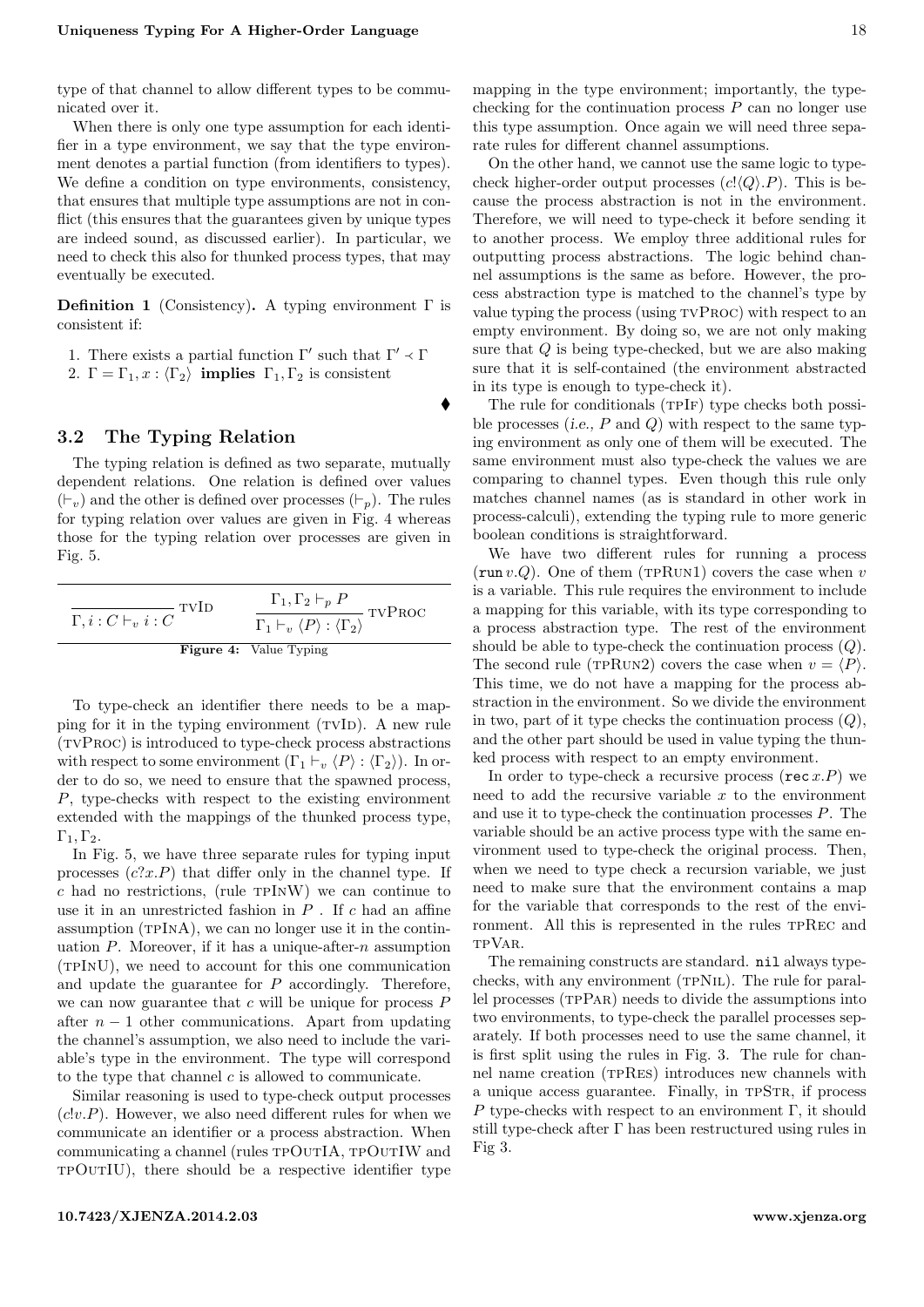<span id="page-5-7"></span>
$$
\frac{\Gamma \vdash_{p} P}{\Gamma, c : [C]^1, j : C \vdash_{p} c!_{j} P} \text{TPOUTIA}
$$
\n
$$
\frac{\emptyset \vdash_{v} \langle Q \rangle : \langle \Gamma_{2} \rangle \quad \Gamma_{1} \vdash_{p} P}{\Gamma, c : [\langle \Gamma_{2} \rangle]^{1} \vdash_{p} c!_{Q} \rangle \cdot P} \text{TPOUTPA}
$$
\n
$$
\frac{\Gamma, c : [C]^{\omega} \vdash_{p} P}{\Gamma, c : [C]^{\omega}, j : C \vdash_{p} c!_{j} P} \text{TPOUTIW}
$$
\n
$$
\frac{\emptyset \vdash_{v} \langle Q \rangle : \langle \Gamma_{2} \rangle \quad \Gamma_{1, c : [\langle \Gamma_{2} \rangle]^{0} \vdash_{p} P} \text{TPOUTPW}}{\Gamma, c : [\langle \Gamma_{2} \rangle]^{(\bullet, n-1)} \vdash_{p} P} \text{TPOUTIU}
$$
\n
$$
\frac{\emptyset \vdash_{v} \langle Q \rangle : \langle \Gamma_{2} \rangle \quad \Gamma_{1, c : [\langle \Gamma_{2} \rangle]^{(\bullet, n-1)} \vdash_{p} P} \text{TPOUTPU}}
$$
\n
$$
\frac{\Gamma, c : [C]^{\bullet, n}, j : C \vdash_{p} c!_{j} P} \text{TPOUTIU}
$$
\n
$$
\frac{\emptyset \vdash_{v} \langle Q \rangle : \langle \Gamma_{2} \rangle \quad \Gamma_{1, c : [\langle \Gamma_{2} \rangle]^{(\bullet, n-1)} \vdash_{p} P} \text{TPOUTPU}}
$$
\n
$$
\frac{\Gamma, c : [C]^{\bullet, n}, j : C \vdash_{p} P \text{TPIVA}}{\Gamma, c : [C]^{\omega} \vdash_{p} c?_{3} P} \text{TPINW}
$$
\n
$$
\frac{\Gamma, c : [C]^{\bullet, n} \vdash_{p} c?_{3} P}{\Gamma, c : [C]^{\bullet, n} \vdash_{p} c?_{3} P} \text{TPNU}
$$
\n
$$
\frac{\Gamma, \vdash_{p} P}{\Gamma, \vdash_{p} n \text{ii}} \text{TPNL}
$$
\n
$$
\frac{\Gamma, \vdash_{p} P}{\Gamma, \vdash_{p} n \text{ii}} \text{TPNE}
$$
\n
$$
\frac{\Gamma, \vdash_{p} P}{\Gamma, \vdash_{p} P
$$

Figure 5: Process Typing

## 4 Results

We prove soundness for our type system with respect to the errors formalised in Fig. [2.](#page-2-0) As is standard, we do so by proving Subject Reduction (Thm. [1\)](#page-5-8) and Safety (Thm. [2\)](#page-5-9)

<span id="page-5-8"></span>Theorem 1 (Subject Reduction).

if  $\Gamma$  is consistent and  $\Gamma \vdash_p P$  and  $P \longrightarrow P'$  implies there exists  $\Gamma'$  such that  $\Gamma'$  is consistent and  $\Gamma' \vdash_p P'$ 

*Proof.* By rule induction on  $\Gamma \vdash_p P$ . See (Zammit, [2012\)](#page-6-4)  $\Box$ 

<span id="page-5-9"></span>Theorem 2 (Type Safety).

 $\Gamma \vdash_p P$  implies  $P \nrightarrow_{\text{rep}} P$ 

*Proof.* By rule induction on  $\Gamma \vdash_p P$ . See (Zammit, [2012\)](#page-6-4)  $\Box$ 

We are also able to type-check the programs [\(1\)](#page-0-1) and [\(2\)](#page-1-0) discussed in the introduction and reject the erroneous programs discussed there. Repeated applications of Thm. [1](#page-5-8) ensure that typed programs will remain typed when they compute, whereas Thm. [2](#page-5-9) ensures that as long as they typecheck, programs never produce an error.

## <span id="page-5-5"></span>5 Conclusion and Future Work

We have presented a sound type system for reasoning statically about higher-order pi-calculus programs using

strong updates. This extended the work in De Vries et al. [\(2012\)](#page-5-3), which did not consider higher-order communications.

In De Vries et al. [\(2012\)](#page-5-3) (of which, this work is an immediate extension) the authors give an extensive discussion of related work and type systems. One possible avenue for future work is that of extending our type systems with input/output modalities as in Hennessy [\(2007\)](#page-5-6), yielding richer notions of channel subtyping. One could also extend uniqueness typing to session types (Honda et al., [1998\)](#page-6-5).

#### References

- <span id="page-5-4"></span>Ahmed, A., Fluet, M. and Morrisett, G. (2005). A stepindexed model of substructural state. In Acm sigplan notices (Vol. 40, pp. 78–91). ACM.
- <span id="page-5-1"></span>Armstrong, J. (2007). Programming erlang. The Pragmatic Bookshelf.
- <span id="page-5-0"></span>The Go Programming Language. (nodate). http://golang.org/.
- <span id="page-5-2"></span>Cesarini, F. and Thompson, S. (2009). Erlang programming. O'Reilly.
- <span id="page-5-3"></span>De Vries, E., Francalanza, A. and Hennessy, M. (2012). Uniqueness typing for resource management in message-passing concurrency. J. Logic. Computation. 24(3), 531–556.
- <span id="page-5-6"></span>Hennessy, M. (2007). A distributed pi-calculus. Cambridge University Press.